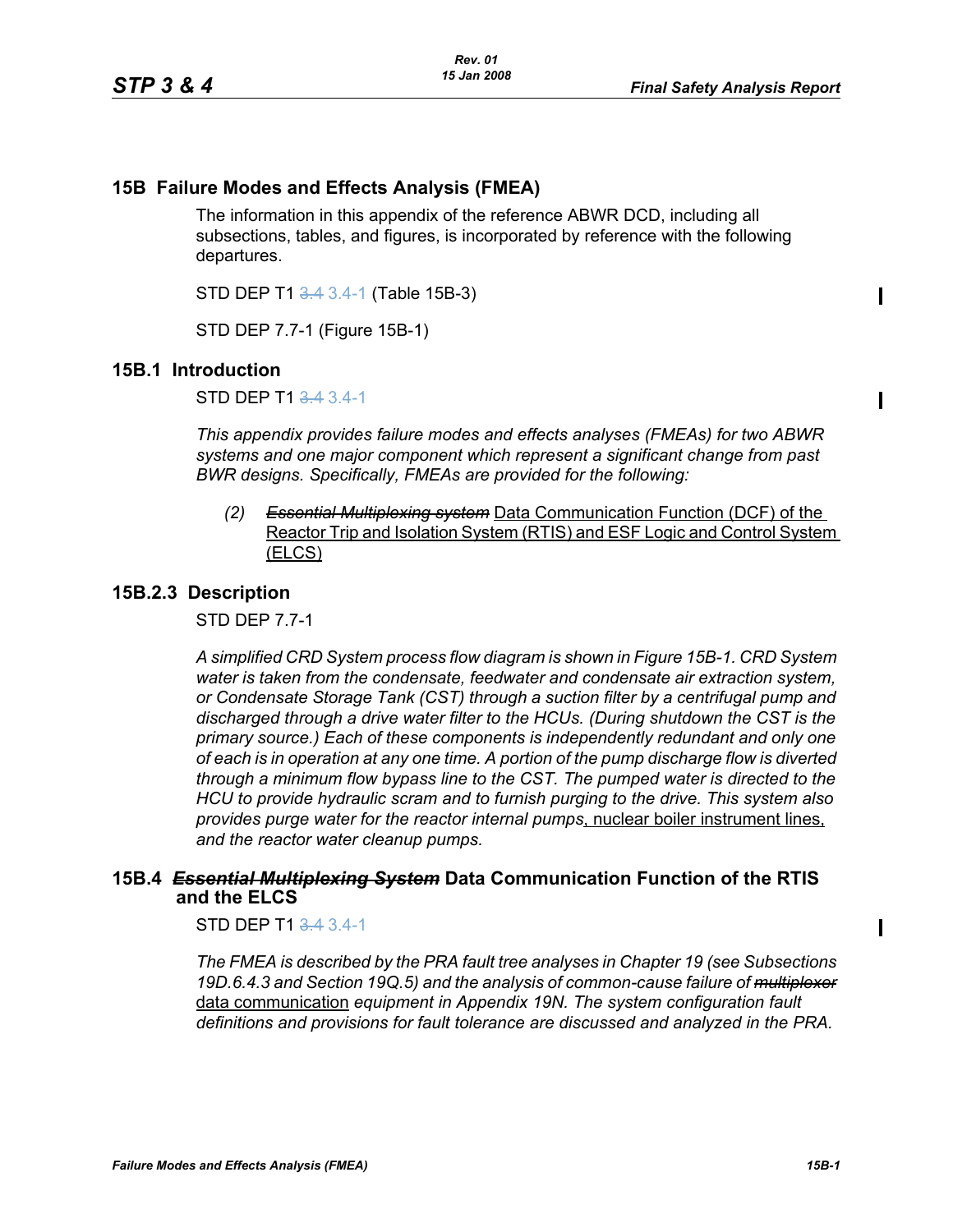| Component                                                                    |                                                                    |                                   | Table 15B-3 DCF of the RTIS and the ELCS EMS Failure Mode and Effects Analysis                  |                                                               | <b>Method of Failure</b>                                        |                                                                              |
|------------------------------------------------------------------------------|--------------------------------------------------------------------|-----------------------------------|-------------------------------------------------------------------------------------------------|---------------------------------------------------------------|-----------------------------------------------------------------|------------------------------------------------------------------------------|
| Identification                                                               | <b>Function</b>                                                    | <b>Failure Mode</b>               | <b>Failure Mechanism</b>                                                                        | <b>Effect on System</b>                                       | <b>Detection</b>                                                | <b>Remarks</b>                                                               |
| Remote <i>mux unit</i><br>(RMU) Digital<br><b>Logic Controller</b><br>(RDLC) | Condition, format<br>and transmit<br>sensor and<br>control signals | Loss of signal or<br>false signal | Loss of electrical<br>power, solid state<br>device failure, loose<br>connection, broken<br>wire | Loss of sensor/<br>control signal or<br>false signal rejected | Self-test feature and<br>device annunciation<br>in control room | Immediate detection<br>of loss of signal,<br>system test for false<br>signal |
| Control room mux-<br>unit (CMU) Digital<br><b>Logic Controller</b><br>(DLC)  | Condition, format<br>and transmit<br>sensor and<br>control signals | Loss of signal or<br>false signal | Loss of electrical<br>power, solid state<br>device failure, loose<br>connection, broken<br>wire | Loss of sensor/<br>control signal or<br>false signal rejected | Self-test feature and<br>device annunciation<br>in control room | Immediate detection<br>of loss of signal,<br>system test for false<br>signal |
|                                                                              |                                                                    |                                   |                                                                                                 |                                                               |                                                                 |                                                                              |
|                                                                              |                                                                    |                                   |                                                                                                 |                                                               |                                                                 |                                                                              |
|                                                                              |                                                                    |                                   |                                                                                                 |                                                               |                                                                 |                                                                              |

*Rev. 01<br>15 Jan 2008 15 Jan 2008*